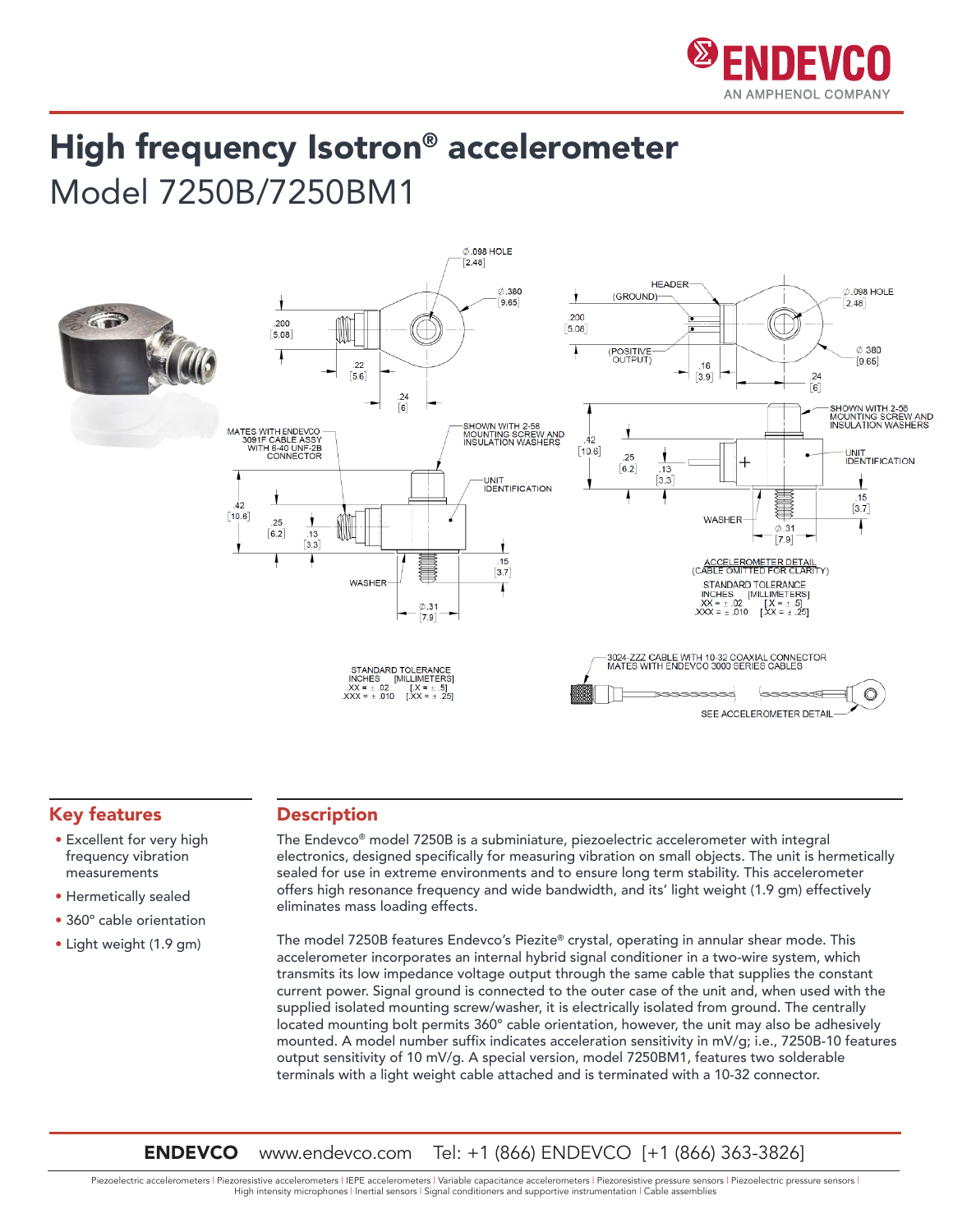

# High frequency Isotron® accelerometer Model 7250B/7250BM1

## Specifications

The following performance specifications conform to ISA-RP-37.2 (1964) and are typical values, referenced at +75˚F (+24˚C) and 100 Hz, unless otherwise noted. Calibration data, traceable to National Institute of Standards and Technology (NIST), is supplied.

| <b>Dynamic characteristics</b>            | <b>Units</b>      | $-2$                                                             | $-10$          |
|-------------------------------------------|-------------------|------------------------------------------------------------------|----------------|
| Range                                     | g                 | ±2500                                                            | ±500           |
| Voltage sensitivity ±10%                  | mV/g              | 2                                                                | 10             |
| Frequency response                        |                   | See typical curve, page 3                                        |                |
| Resonance frequency                       | kHz               | 85                                                               |                |
| Amplitude response                        |                   |                                                                  |                |
| ±5%                                       |                   | 3 to 20 000                                                      |                |
| ±10%                                      |                   | 2 to 30 000                                                      |                |
| ±3dB                                      |                   | 1 to 40 000                                                      |                |
| Temperature response                      |                   | See typical curve                                                |                |
| Transverse sensitivity                    | $\%$              | $\leq 5$                                                         |                |
| Amplitude linearity                       | %                 | 1 to full scale                                                  |                |
| <b>Output characteristics</b>             |                   |                                                                  |                |
| Output polarity                           |                   | Acceleration directed into base of unit produces positive output |                |
| DC output bias voltage                    | Vdc               | $+11.0$ to $+14.0$                                               |                |
| Output impedance                          | Ω                 | $\leq 200$                                                       |                |
| Full scale output voltage                 | V                 | ±5                                                               |                |
| Resolution (1 Hz to 10 kHz)               | equiv. g rms      | 0.0035                                                           | 0.001          |
| Grounding                                 |                   | Signal ground connected to case. Isolation achieved via isolated |                |
|                                           |                   | mounting washer and isolated screw                               |                |
| <b>Power requirement</b>                  |                   |                                                                  |                |
| Supply voltage                            | Vdc               | $+24$ to $+28$                                                   | $+18$ to $+28$ |
| Supply current                            | mA                | $+2$ to $+20$                                                    |                |
| Warm-up time (to 10% of final bias level) | sec               | $<$ 3                                                            |                |
| <b>Environmental characteristics</b>      |                   |                                                                  |                |
| Temperature range                         |                   | -67°F to +257°F (-55°C to +125°C)                                |                |
| Humidity                                  |                   | Hermetically sealed                                              |                |
| Sinusoidal vibration limit                | g pk              | 2000                                                             |                |
| Shock limit [1]                           | g pk              | 10 000                                                           |                |
| Base strain sensitivity                   |                   |                                                                  |                |
| Screw mounted                             | eq. g pk/µ strain | 0.8                                                              |                |
| Adhesive mounted                          | eq. g pk/µ strain | 0.0004                                                           |                |
| Thermal transient sensitivity             | eq. g pk/°F (°C)  | 0.5(0.9)                                                         |                |
| Electromagnetic sensitivity               | eq. g rms/gauss   | 0.2                                                              |                |
| Accoustic sensitivity (at 155 dB SPL)     | equiv. g          | 0.1                                                              |                |
| <b>Physical characteristics</b>           |                   |                                                                  |                |
| Dimensions<br>Weight                      |                   | See outline drawing                                              |                |
| Without mounting screw                    | gm (oz)           | 1.9(0.067)                                                       |                |
| With mounting screw                       | gm (oz)           | 2.4(0.085)                                                       |                |
| Case material                             |                   | Titanium                                                         |                |
| Connector                                 |                   |                                                                  |                |
| 7250B                                     |                   | 6-40 receptacle                                                  |                |
| 7250BM1                                   |                   | Solder terminals with attached cable assembly,                   |                |
|                                           |                   | terminated with a 10-32 connector                                |                |
| Mounting torque                           | Ibf-in (Nm)       | 5(0.57)                                                          |                |
| <b>Calibration</b>                        |                   |                                                                  |                |
| Supplied:                                 |                   |                                                                  |                |
| Sensitivity                               | mV/g              |                                                                  |                |
| Maximum transverse sensitivity            | %                 |                                                                  |                |
| Frequency response                        | dB                | 20 Hz to 50 kHz                                                  |                |
|                                           |                   |                                                                  |                |

ENDEVCO www.endevco.com Tel: +1 (866) ENDEVCO [+1 (866) 363-3826]